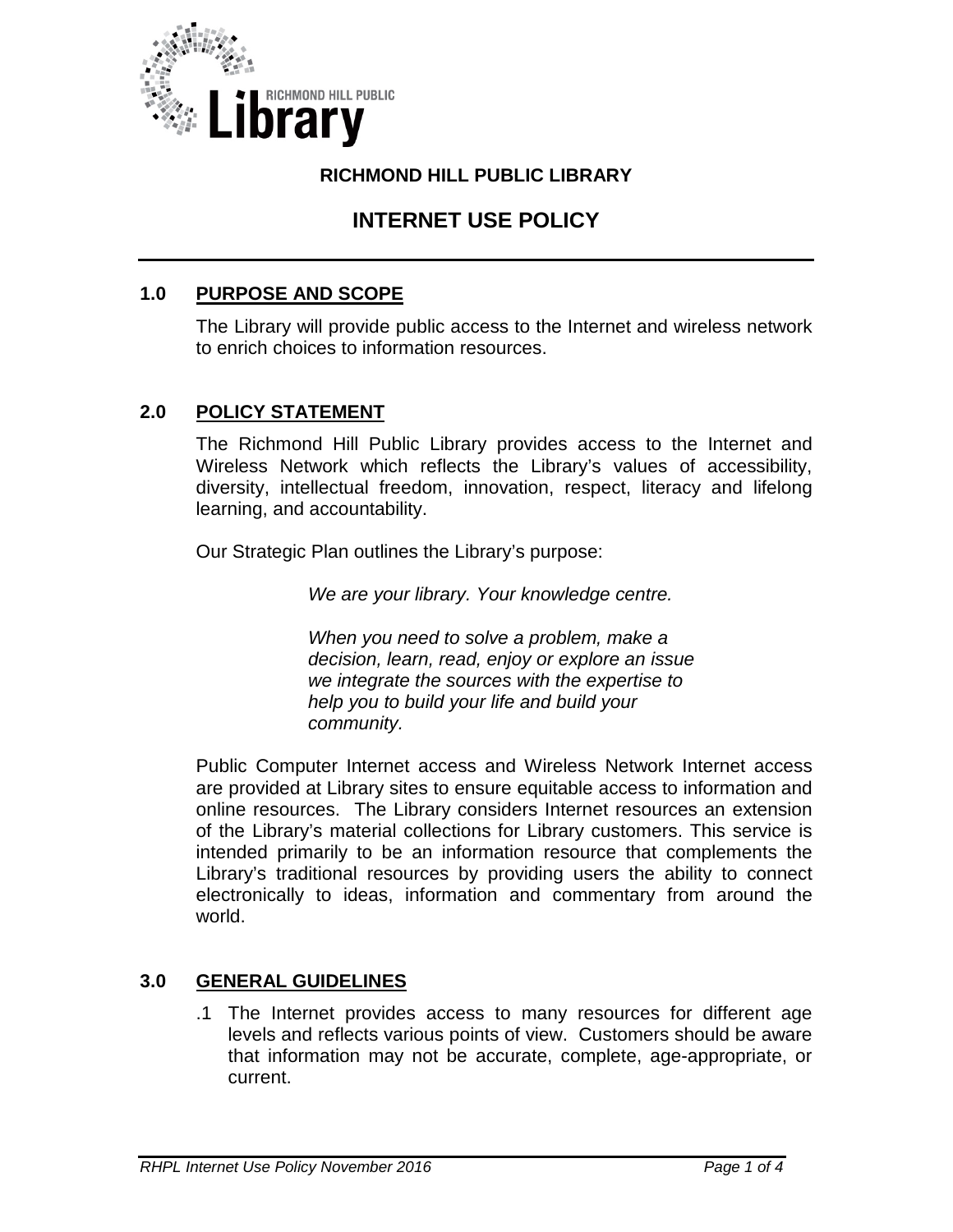- .2 The Library's public Internet computers are located in public areas and these computers and the Library's Wireless Network are shared by Library customers of all ages, backgrounds and sensibilities. Individuals are expected to consider other Library customers when accessing the Internet within the Library.
- .3 As with other library materials, children's access to the Internet and other electronic networks is the responsibility of parents and guardians.
- .4 The Library offers a mix of filtered and unfiltered public Internet computers. However, users should be aware that no filtering product can block all offensive sites. The Library assumes no responsibility for the accuracy and effectiveness of any installed filter.
- .5 The Richmond Hill Public Library's users are subject to federal, provincial and municipal legislation regarding obscenity, child pornography, sedition and the incitement of hate. The use of the Library's Internet services for illegal purpose is prohibited and may result in prosecution.
- .6 The Library offers Wireless Internet Network access. The Wireless Network is an open, unsecured connection. Like other unencrypted networks, it should be viewed as an unsecure resource. Since reliable and secure connections cannot be guaranteed, use of the Wireless Internet Network is at the user's own risk.
- .7 Damaging or modifying the Library's computer equipment, software, or network is prohibited and may result in loss of Library privileges, and legal and financial responsibility for damages.
- .8 To protect the Library's Internet service and users, the Richmond Hill Public Library reserves the right to terminate any Internet sessions, including a Wireless Internet connection, at any time or to withdraw Internet access entirely. The Library also reserves the right to modify or restrict access to the Internet, in full or in part, in order to carry out the service priorities of the Library.
- .9 Misuse or abuse of the Internet, library computers, programs, or failure to adhere to the *Internet Use Policy* may result in suspension of Internet access privileges and/or removal or banning from the Richmond Hill Public Library. Violation may also result in criminal prosecution by appropriate authorities.

# **4.0 TERMS AND CONDITIONS OF USE**

Users of the Library's Internet service are required to agree and adhere to the following: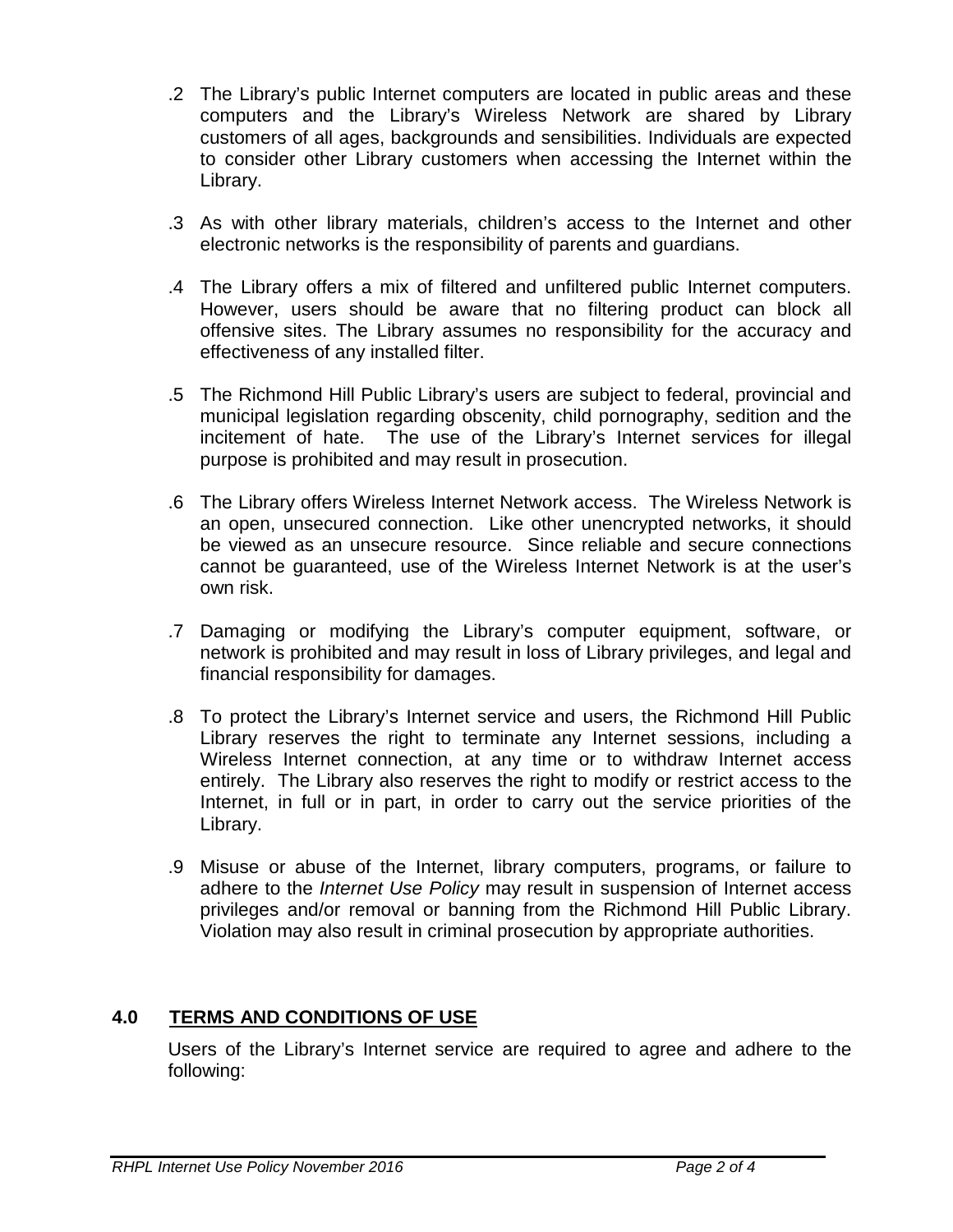- .1 Users of Richmond Hill Public Library's Public Internet Computers or Wireless Internet Network should be aware that these services may not be used to (but not limited to):
	- Access sites or transmit materials which violate any Canadian federal or provincial law, and municipal legislation such as defamatory, discriminatory or obscene materials
	- Display (or disseminate) overt sexual images, child pornography, hate literature, illicit drug literature or obscene material
	- Send fraudulent, harassing, or obscene email messages
	- Infringe copyright
	- Invade the privacy of an individual
	- Send unsolicited commercial material or spamming
- .2 Customers must be aware that because of the nature of the Internet, privacy cannot be guaranteed on the Public Internet Computers. Customers should use caution before providing any personal information over the Internet. Richmond Hill Public Library assumes no responsibility for the security and privacy of on-line transactions.
- .3 Customers must be aware that Public Internet Computers are shared resources for all library customers. Use of Public Internet Computer is limited if others are waiting to use it.
- .4 The Wireless Internet Network is an open, public, unsecured, unencrypted connection. Like other unencrypted networks it should be viewed as an unsecure resource. Customers should keep the following in mind:
	- Use caution when submitting sensitive information over the Internet.
	- Enable a firewall and have up-to-date anti-virus, malware and spyware protection on your wireless devices.
- .5 Parents and guardians are responsible for their children's access and use of the Internet
- .6 To ensure equitable access to the Internet and efficient resources the Library had developed terms for use of the Internet and the Wireless network. The Library reserves the right to modify these terms when and where appropriate
- .7 All users must read and accept the Internet Use Agreement Appendix I